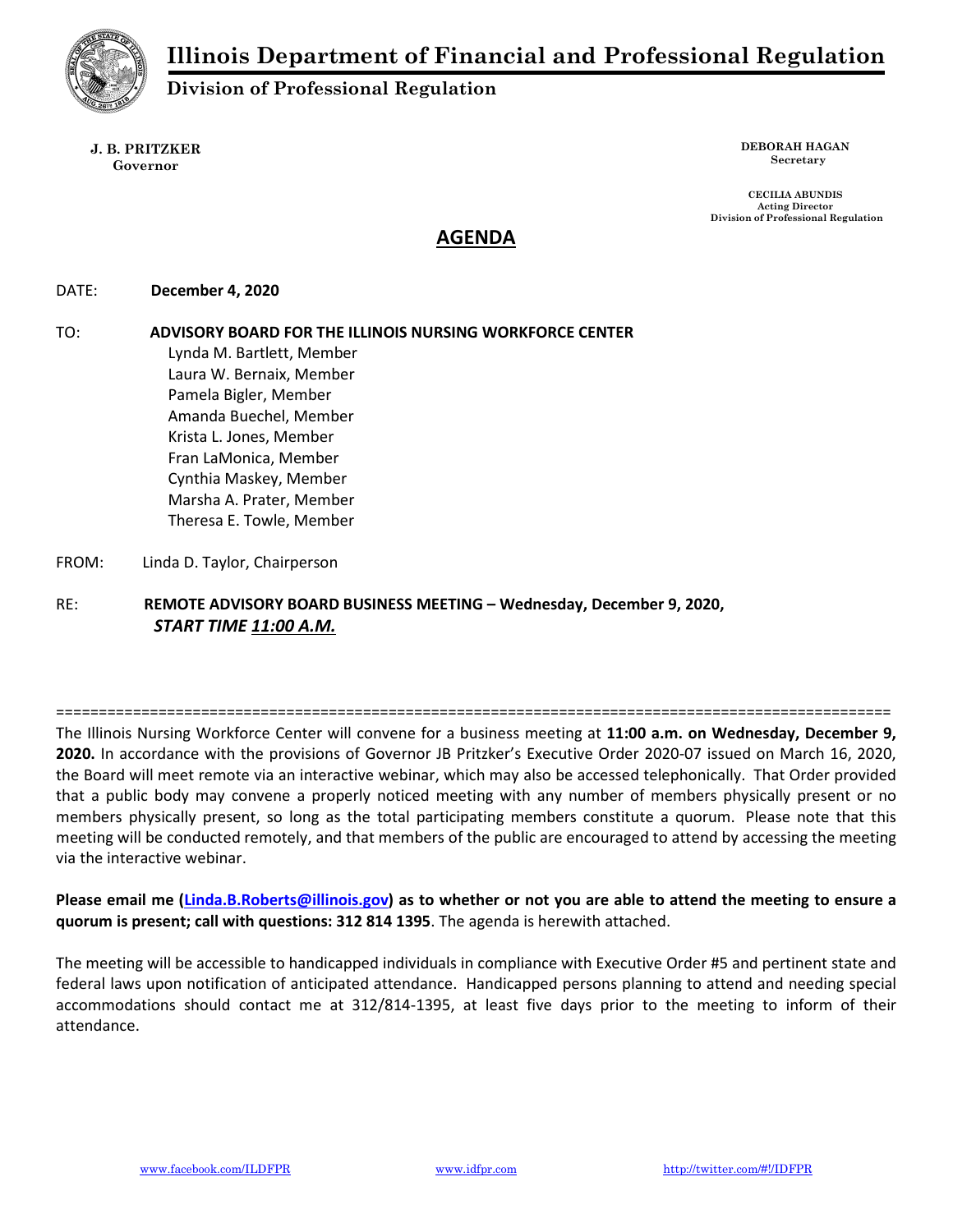## 11:00 a.m. – Board Meeting

- I. Call to Order, Rules of Conduct during Remote meeting, Introductions
	- 1. Rules
		- Mute, all participants will be placed on mute when the meeting begins
		- Unmute yourself when it is your time to present or when you wish to speak

#### II. Declaration of a Quorum

## III. Approval of Minutes (Action)

1. Approval of the October 21, 2020 Illinois Nursing Workforce Center Advisory Board meeting

## IV. Announcements

- 1. COVID-19 Illinois Department of Public Health (IDPH) update
	- a. IDFPR extends COVID-19 temporary permit expiration date to December 31, 2020
- 2. The annual Ethics Training and Harassment and Discrimination Prevention Training are required to be completed by Wednesday December 9, 2020
- 3. Illinois Department of Public Health (IDPH) Ambassadors
- 4. ANA-Illinois: Virtual: Student Nurse and Faculty Advocacy Day, April 13, 2020; Nurses Day at the Capitol, April 14, 2021

## V. Reports

- 1. Chairperson Report
	- IDPH Diversity in the Healthcare Workforce Task Force
	- Meeting with Illinois Hospital Association, Illinois Organization of Nurse Leaders, ANA-Illinois re: nursing workforce, resiliency
- 2. Illinois Nursing Workforce Center Manager Report
	- APRN and APRN-FPR data collection with one-time email request
	- LPN voluntary survey participation post individual online license renewal
	- National Forum State Nursing Workforce Centers
	- Other
- 3. Nursing Organization updates
	- Public Health Nurse Leaders Workgroup (PHNL) update
	- Other
- 4. Nursing Coordinator
	- Board of Nursing update
	- National Council State Boards of Nursing (NCSBN) update
	- Other

#### VI. Old Business

1. RN 2020 data collected with individual online license renewal initial results, comparisons

#### VII. New Business

1. Other

#### VIII. Public Comment

## IX. Adjournment

The next meeting of the Illinois Nursing Workforce Center will be Wednesday, February 10, 2021

Members of the Illinois Nursing Workforce Center (INWC) Advisory Board of Directors: Lynda Bartlett, Chicago, IL; Laura Bernaix, Edwardsville, IL; Pam Bigler, Savoy, IL; Amanda Buechel, Oak Forest, IL; Krista Jones, Broadlands, IL; Fran LaMonica, Chicago, IL; Cynthia Maskey, Springfield, IL; Marsha Prater, Springfield, IL; Linda Taylor, Normal, IL; Theresa Towle, Tinley Park, IL.

The Illinois State Healthcare Action Coalition (IHAC) was convened to advance The Future of Nursing: Campaign for Action™, a collaboration created by the Robert Wood Johnson Foundation and the AARP Foundation http://championnursing.org/.